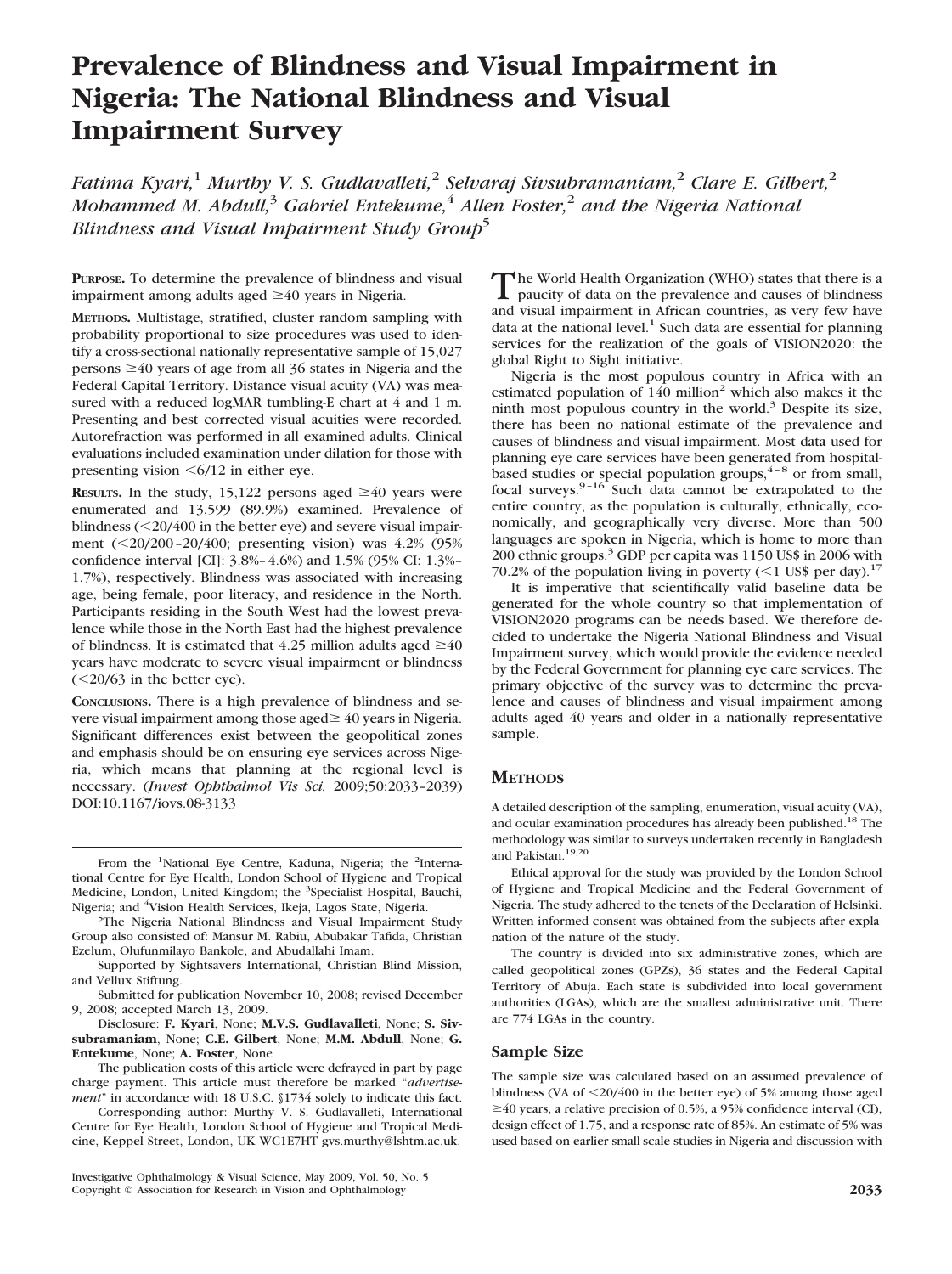|  |  | TABLE 1. Survey Response Rates in Different Regions of Nigeria |  |  |  |  |
|--|--|----------------------------------------------------------------|--|--|--|--|
|--|--|----------------------------------------------------------------|--|--|--|--|

| <b>GPZ</b>    | Total<br><b>Clusters</b> | $%$ Rural<br><b>Clusters</b> | $%$ Urban<br><b>Clusters</b> | Enumerated | Examined* | Response<br>Rate $\%$ |
|---------------|--------------------------|------------------------------|------------------------------|------------|-----------|-----------------------|
| North Central | 45                       | 66.7(30)                     | 32.6(15)                     | 2.287      | 2,032     | 88.8                  |
| North East    | 41                       | 74.5 (38)                    | 25.5(13)                     | 1,959      | 1.727     | 88.2                  |
| North West    | 80                       | 75.7 (53)                    | 24.3(17)                     | 3.949      | 3,596     | 91.1                  |
| South East    | 36                       | 80.5(29)                     | 19.4(7)                      | 1,778      | 1,662     | 93.5                  |
| South South   | 45                       | 73.3 (33)                    | 26.7(12)                     | 2.074      | 1,852     | 89.3                  |
| South West    | 63                       | 68.2(43)                     | 31.7(20)                     | 3.075      | 2,730     | 88.8                  |
| Total         | 310                      | 72.9 (226)                   | 27.1(84)                     | 15,122     | 13.599    | 89.9                  |

\* In eight examined individuals, VA was missing, and these individuals have been excluded from the remaining tables.

Federal Ministry officials in Nigeria.<sup>6,11,12,21</sup> The final calculated sample size was 15,027 persons  $\geq 40$  years of age.

#### **Sampling Process**

Multistage, stratified, cluster random sampling with probability proportional to size (PPS) procedures were used to identify a cross-sectional, nationally representative sample. The sample covered all 36 states and the Federal Capital Territory of Abuja. The population included in the sampling frame in each state was based on the actual population of the state, such that more populous states had more clusters compared with less populated states. In each cluster location, the center of the cluster was located, and a random start made by spinning a bottle. The enumeration then started from the first inhabited house on the left hand-side. The enumeration process continued until 50 adults aged  $\geq$ 40 years, normally resident (continuous residence for at least the past 3 months) were identified. In the last household, if more than one eligible adult was available, all were included, even if the total exceeded 50. In small villages, if there were fewer than 50 eligible adults, the nearest village was included. Separate sampling frames were constructed for urban and rural areas, and clusters were identified randomly for urban and rural areas separately. The process resulted in identification of 310 clusters across the country, of which 226 were rural and 84 were urban.

After obtaining written informed consent, we collected personal and demographic data of all eligible participants at the time of enumeration, and the participants were invited to attend a convenient location within the cluster for clinical examination. Enumerated individuals who did not report to the examination site were followed up three times and offered an examination at their homes in the final instance before they were deemed nonrespondents. Nonrespondents were not replaced.

**Clinical Examination.** Personal and demographic data collected during enumeration were verified by a trained interviewer. Height, weight, and blood pressure were each measured three times, and all participants underwent distance VA measurement with a reduced logMAR tumbling-E chart.<sup>22,23</sup> The reduced logMAR E chart has three tumbling-E optotypes per line, and a border surround that conforms to accepted contemporary design principles.<sup>23</sup>These charts have been used in the earlier surveys in Bangladesh and Pakistan.<sup>19,20</sup> Visual acuity was measured at 4 and 1 m (if necessary) by trained ophthalmic nurses in a shaded area outdoors. Individuals who could not read at least 2 letters on the top line of the chart at 4 m were tested at 1 m by the nurses, while those who could not read the letters even at 1 m were tested for counting fingers, hand movements, and perception of light by an ophthalmologist. Each eye was first tested separately, and then vision was recorded with both eyes. Based on presenting VA, individuals were either given a red card  $(VA \leq 6/12$  in either eye) or a green card (VA -6/12 in both eyes). All participants, with green or red cards had a basic eye examination by an ophthalmologist, followed by automated refraction (ARKM-100; Takagi Seiko, Nagano-Ken, Japan) and A-scan biometry performed by a trained optometrist. Red card participants, and one in eight with a green card, were then examined in more detail, including retesting VA and subjective refraction with the autorefraction results placed in a trial lens frame. Simple treatments and spectacles were provided to those needing them free of charge at the study site, and those requiring further investigations or surgery were referred to the nearest eye hospital.

Initial training was undertaken over 2 weeks, and training sessions were repeated for each GPZ (two weeks each). A pilot study was conducted in each GPZ. Interobserver agreement studies were conducted for the ophthalmic nurses and the ophthalmologists periodically throughout the study. Data were collected over a 30-month period from January 2005 to July 2007. The core team (four ophthalmologists and two optometrists) remained constant over the 30 months while other personnel were recruited locally for each GPZ so that local languages and knowledge could be used.

**Definitions.** World Health Organization categories of visual loss were used, $24$  with the addition of a category, near normal, which has been used in other recent surveys. This scheme allows international comparisons to be made.<sup>25-27</sup>

*Blindness*: presenting VA (with glasses for distance if normally worn or unaided if glasses for distance not worn) of 20/400 in the better eye.

**TABLE 2.** Age and Sex Distribution of Study Population

|                  | Men              |               |                  | Women         |                  |               |                  |               | Total      |               |          |               |
|------------------|------------------|---------------|------------------|---------------|------------------|---------------|------------------|---------------|------------|---------------|----------|---------------|
|                  | Enumerated       |               | Examined         |               | Enumerated       |               |                  | Examined      | Enumerated |               | Examined |               |
| Age Groups $(y)$ | $\boldsymbol{N}$ | $\frac{0}{0}$ | $\boldsymbol{N}$ | $\frac{0}{0}$ | $\boldsymbol{N}$ | $\frac{0}{0}$ | $\boldsymbol{N}$ | $\frac{0}{0}$ | N          | $\frac{0}{0}$ | N        | $\frac{0}{0}$ |
| $40 - 49$        | 2,507            | 35.7          | 2.084            | 33.4          | 3.270            | 40.4          | 2805             | 38.2          | 5,777      | 38.2          | 4889     | 36.0          |
| $50 - 59$        | 1.840            | 26.2          | 1,649            | 26.4          | 2,095            | 25.9          | 1928             | 26.2          | 3.935      | 26.0          | 3577     | 26.3          |
| $60 - 69$        | 1.405            | 19.9          | 1.306            | 20.9          | 1.529            | 18.9          | 1467             | 20.0          | 2,934      | 19.4          | 2773     | 20.4          |
| $70 - 79$        | 879              | 12.5          | 838              | 13.4          | 805              | 10.0          | 815              | 11.1          | 1.684      | 11.2          | 1653     | 12.2          |
| $\geq 80$        | 400              | 5.7           | 369              | 5.9           | 392              | 4.8           | 330              | 4.5           | 792        | 5.2           | 699      | 5.1           |
| Total            | 7,031            | 46.5          | 6246             | 46.0          | 8,091            | 53.5          | 7345             | 54.0          | 15,122     | 100.0         | 13591    | 100.0         |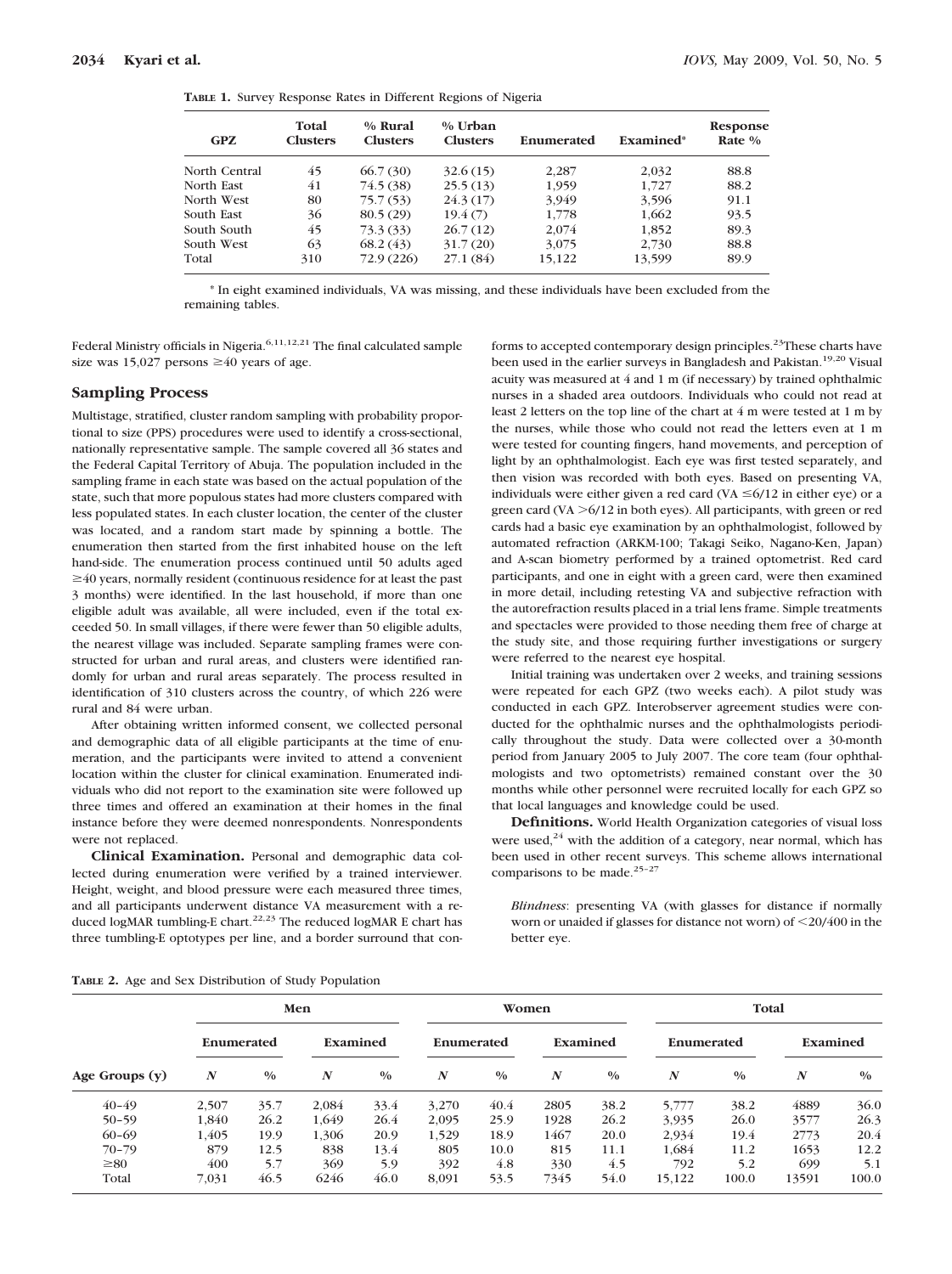*Severe visual impairment* (SVI): presenting VA of <20/200 to 20/400 in the better eye.

*Moderate visual impairment* (Mod VI): presenting VA of <20/63 to 20/200 in the better eye.

*Mild visual impairment* (Mild VI): presenting VA <20/40 to 20/63 in the better eye.

*Normal/near normal* (NN): presenting vision  $\geq 20/40$  in the better eye.

#### **Statistical Analysis**

A customized database was created in commercial software (Access; Microsoft, Redmond, WA), and two trained data entry clerks entered the data. Data entered by one operator were checked by the second operator and corrections were made wherever necessary. Quality assurance procedures included a random verification of completed forms in the field and at the project office. All data were transferred to the International Centre for Eye Health for cleaning and analysis (Stata 10.0; Stata Corp, College Station, TX).

Prevalence estimates together with 95% CIs for blindness and VI are presented. Multiple logistic regression analysis was performed to identify the risk factors for blindness and to estimate adjusted odds ratios (ORs). All the analyses took into account the clustering effect (design effect) due to the cluster sampling design adopted for the study. Missing values were excluded from all the analyses.  $P \leq 0.05$  were considered statistically significant. For estimating the magnitude of blindness among those aged  $\geq 40$  years, the prevalence of blindness in each GPZ (along with the 95% CI) was used. To estimate the magnitude of blindness in the whole Nigerian population, prevalence estimates for the population aged  $\leq 15$  years and those aged 16 to 49 years, quoted by the WHO were used.<sup>1</sup> This method was used, as there are no other valid estimates of prevalence at the younger age groups from Nigeria. For the population  $\geq 50$  years of age, the prevalence estimates generated by the present survey were used.

### **RESULTS**

A total of 15,122 persons aged  $\geq 40$  years were enumerated, 13,599 (89.9%) of whom were examined (Table 1). Response rates were similar across GPZs and ranged from 88.2% to 93.5%. There were 1523 nonresponders, of whom 76.5% (1166) were not available for examination because they were either working at their farms or were away from the cluster, 22.9% (349) refused or left without complete examination and 0.5% (8) had mental disability. The age and sex profiles of those enumerated and those examined were similar (Table 2). There were marginally more younger women enumerated (40 – 49 years) than men (Table 2). Similarly, enumeration and examination rates were marginally lower for the older women than for the older men  $(\geq 80 \text{ years})$ .

The mean age of those examined was 55.9 years (SD  $\pm$ 12.4), being significantly higher in the men (56.7; SD  $\pm$  12.5) than in the women (55.2; SD  $\pm$  12.2; *P* = 0.001). The mean age of those enumerated but not examined was 51.5 years (SD  $\pm$ 10.9). Among those not examined, the mean age of the men was 51.3 years (SD  $\pm$ 11.2) and of the women was 51.6 years (SD  $\pm$  10.8). More than half of the sample examined were women (54%). There was a higher proportion of women than men in the youngest age group (40 – 49 years; Table 2), and the age distribution of the men and women was significantly different (Pearson =  $3.94$ ;  $P < 0.001$ ). either working at their farms or were away from the cluster,<br>22.9% (34) reflused or left without complete examination and<br>0.5% (8) had mental disability. The age and sex profiles of those<br>enumerated and those examined wer

Comparison of presenting (PVA) and best corrected visual acuity (BCVA) showed that 81% of participants who were categorized as blind based on PVA could not be improved by best correction after refraction, whereas 56.7% of those who had SVI and 56.9% of those with moderate VI could be im-

|                                      | Normal/Near | Normal $(\geq 20/40)$   |                   | $(<20/40 \text{ to } \ge 20/63)$<br>Mild VI* |               | $(20/63 \text{ to } 20/200)$<br>Mod VI <sub>T</sub> |          | $($ < 20/200 to $\geq$ 20/400)<br>Severe VI‡ |     | Blindness<br>$(\texttt{<}20/\texttt{400})$ | Total                                           |                                                                          |
|--------------------------------------|-------------|-------------------------|-------------------|----------------------------------------------|---------------|-----------------------------------------------------|----------|----------------------------------------------|-----|--------------------------------------------|-------------------------------------------------|--------------------------------------------------------------------------|
| <b>Presenting Visual Acuity</b>      |             |                         |                   | ℅                                            |               | ℅                                                   |          | Ş,                                           |     | ℅                                          |                                                 | $\delta$                                                                 |
| Normal $(\geq 20/40)$                | 10,453      | .00%                    |                   |                                              |               |                                                     |          |                                              |     |                                            |                                                 |                                                                          |
| Aild VI (<20/40- $\ge$ 20/63)        | 766         | 76.4%                   |                   |                                              |               |                                                     |          |                                              |     |                                            | $1,364$<br>$1,364$<br>$1,363$<br>$569$<br>$569$ | $\begin{array}{l} 100\% \\ 100\% \\ 100\% \\ 100\% \\ 100\% \end{array}$ |
| Moderate VI† $(<20/63 - \ge 20/200)$ | 429         | $\frac{31.4\%}{11.3\%}$ | 234<br>2424<br>24 | $23.4%$<br>$25.4%$<br>$25.5%$<br>$25.5%$     |               |                                                     |          |                                              |     |                                            |                                                 |                                                                          |
| $SVt$ (<20/200-220/400)              |             |                         |                   |                                              | $588$<br>$54$ | $43.1\%$<br>$39.4\%$<br>9.5%                        |          |                                              |     |                                            |                                                 |                                                                          |
| Blindness $(<20/400)$                |             | 3.2%                    |                   |                                              |               |                                                     | 88<br>22 | $43.3%$<br>3.9%                              | 461 | 81%                                        |                                                 |                                                                          |
| * Mild visual impairment.            |             |                         |                   |                                              |               |                                                     |          |                                              |     |                                            |                                                 |                                                                          |
| † Moderate visual impairment.        |             |                         |                   |                                              |               |                                                     |          |                                              |     |                                            |                                                 |                                                                          |
| ‡ Severe visual impairment           |             |                         |                   |                                              |               |                                                     |          |                                              |     |                                            |                                                 |                                                                          |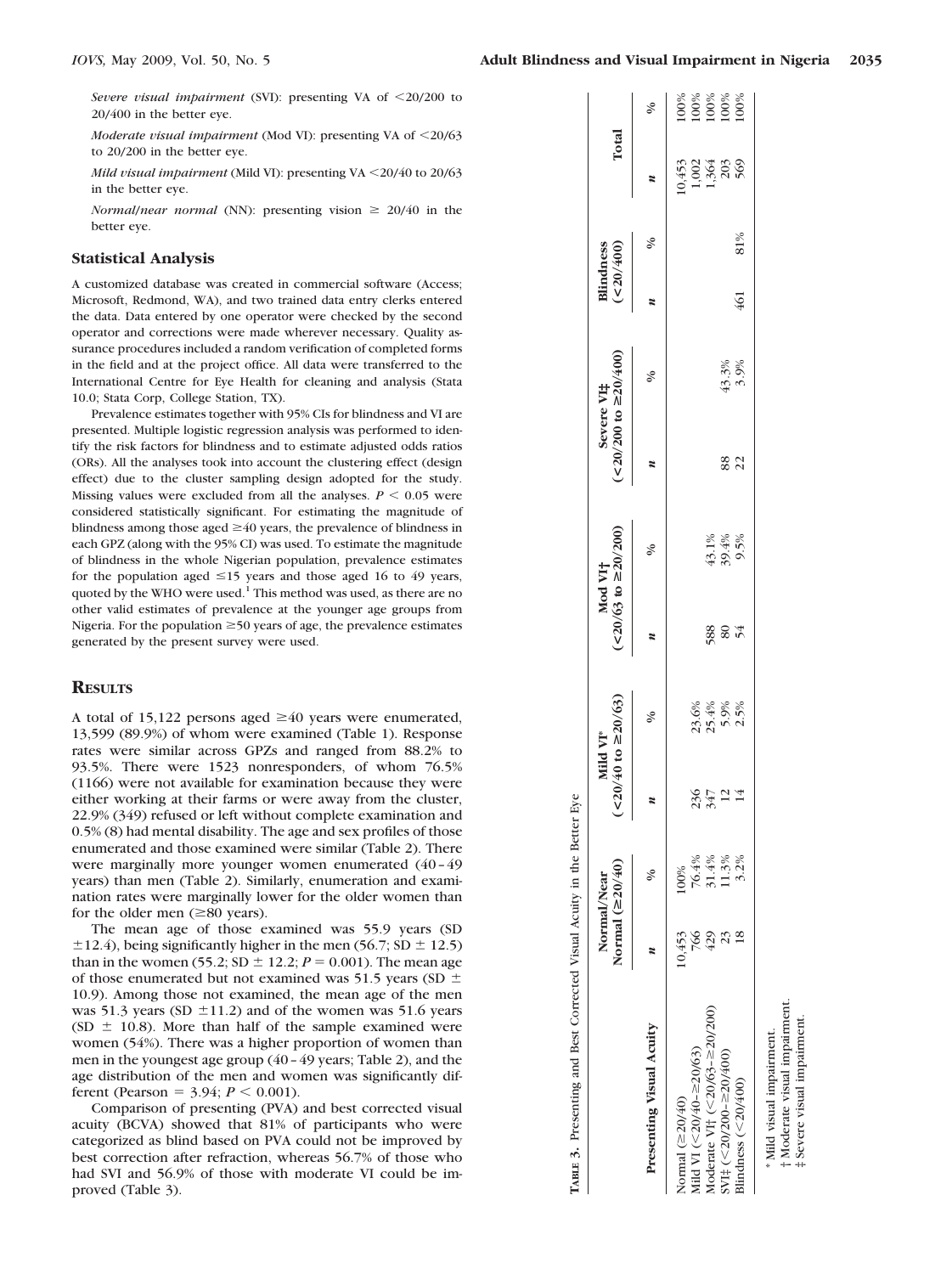The prevalence of blindness in the sample using PVA was 4.2% (95% CI: 3.8%– 4.6%; Table 4), and the prevalence of SVI was 1.5% (95% CI: 1.3%–1.7%). Based on BCVA, 3.4% (95% CI: 3.0%–3.8%) were blind, 0.8% (95% CI: 0.7%–1.0%) had SVI, 5.3% (95% CI: 4.9%–5.8%) had moderate VI, 4.5% (95% CI: 4.1%– 4.9%) had mild VI, and 86% (95% CI: 85.2%– 86.8%) were categorized as normal/near normal. The prevalence of blindness among those aged  $\geq 50$  years was 5.47% (476/8702) and 9.3% (476/5125) among those aged  $\geq 60$  years.

Univariate analysis revealed that the prevalence of blindness based on PVA increased significantly with increasing age, from 0.8% (95% CI: 0.5%–1.1%) at 40 to 49 years to 23.3% (95% CI: 20.2%–26.7%) among those aged  $\geq 80$  years (*F* = 222.72;

 $P \le 0.001$ ; Table 4). Significant differences were also observed in relation to sex with females having a higher prevalence  $(F = 22.23; P \le 0.001)$  and literacy as participants who could not read or write had a higher prevalence compared with those who could ( $F = 68.82$ ;  $P < 0.001$ ). There were also differences by administrative zone: participants living in the South West had the lowest prevalence of blindness (2.8%; 95% CI: 2.2%–3.5%), whereas those in the North East GPZ had the highest  $(6.1\%; 95\% \text{ CI: } 4.7\% - 7.9\%)$  ( $F =$ 6.36;  $P \le 0.001$ ). The prevalence of blindness did not differ by urban/rural place of usual residence  $(F = 1.62; P =$ 0.1785). Similar findings were also observed in relation to SVI (Table 4).

| TABLE 4. Association between Sociodemographic Variables and Presenting Visual Acuity in the Better Eye |  |  |  |  |
|--------------------------------------------------------------------------------------------------------|--|--|--|--|
|--------------------------------------------------------------------------------------------------------|--|--|--|--|

| Parameters                       | Normal/Near Normal<br>n(%)<br>[95% CI] | Mild VI<br>n(%)<br>$[95\% \text{ CI}]$ | Mod VI<br>n(%)<br>[95% CI]    | <b>Severe VI</b><br>n(%)<br>$[95\% \text{ CI}]$ | <b>Blind</b><br>n(%)<br>[95% CI]                      |
|----------------------------------|----------------------------------------|----------------------------------------|-------------------------------|-------------------------------------------------|-------------------------------------------------------|
| Total                            | 10,455(76.9)<br>$[75.8 - 77.9]$        | 1,002(7.4)<br>$[6.9 - 7.9]$            | 1,364(10.0)<br>$[9.4 - 10.7]$ | 203(1.5)<br>$[1.3 - 1.7]$                       | 569 (4.2)<br>$[3.8 - 4.6]$                            |
| Age $(y)$                        |                                        |                                        |                               |                                                 |                                                       |
| $40 - 49$                        | 4,662(95.3)                            | 103(2.1)                               | 82(1.7)                       | 6(0.1)<br>$[0.004 - 0.3]$                       | 37(0.8)<br>$[0.5-1.1]$                                |
| $50 - 59$                        | 3,076 (86.0)                           | 232 (6.5)                              | 189(5.3)                      | 25(0.7)<br>$[0.5 - 1.0]$                        | 56 (1.6)<br>$[1.2 - 2.1]$                             |
| $60 - 69$                        | 1,825(65.8)                            | 319 (11.5)                             | 446(16.1)                     | 52 (1.9)<br>$[1.4 - 2.5]$                       | 131 (4.7)<br>$[3.9 - 5.8]$                            |
| $70 - 79$                        | 719 (43.5)                             | 243 (14.7)                             | 444(26.9)                     | 65(3.9)<br>$[3.1-4.9]$                          | 182(11.0)<br>$[9.6 - 12.6]$                           |
| $\geq 80$                        | 173 (24.7)                             | 105(15.0)                              | 203(29.0)                     | 55 (7.9)<br>$[6.1 - 10.0]$                      | 163(23.3)<br>$[20.2 - 26.7]$<br>F 222.72<br>P < 0.001 |
| <b>Sex</b><br>Male               | 5,023(80.4)                            | 362(5.8)                               | 522(8.4)                      | 92(1.5)<br>$[1.2 - 1.8]$                        | 248 (4.0)<br>$[3.5 - 4.6]$                            |
| Female                           | 5,432 (73.9)                           | 640 (8.7)                              | 842 (11.5)                    | 111(1.1)<br>$[1.2 - 1.8]$                       | 321 (4.4)<br>$[3.9-4.9]$<br>F 22.23                   |
| GPZ                              |                                        |                                        |                               |                                                 | P < 0.001                                             |
| South West                       | 2,170 (79.5)                           | 195(7.1)                               | 263(9.6)                      | 24 (0.9)<br>$[0.6-1.3]$                         | 76 (2.8)<br>$[2.2 - 3.5]$                             |
| South South                      | 1,351(72.9)                            | 154(8.3)                               | 254(13.7)                     | 33 (1.8)<br>$[1.2 - 2.5]$                       | 60(3.2)<br>$[2.4 - 4.4]$                              |
| South East                       | 1,159(69.7)                            | 174(10.5)                              | 218(13.1)                     | 34 (2.0)<br>$[1.5 - 2.8]$                       | 77 (4.6)<br>$[3.6 - 5.9]$                             |
| North Central                    | 1,648 (81.2)                           | 126(6.2)                               | 144(7.1)                      | 35(1.7)<br>$[1.2 - 2.5]$                        | 76 (3.7)<br>$[3.0-4.7]$                               |
| North West                       | 2,837(78.9)                            | 233(6.5)                               | 297(8.3)                      | 53 (1.5)<br>$[1.1 - 1.9]$                       | 174 (4.8)<br>$[4.1 - 5.8]$                            |
| North East                       | 1,290(74.6)                            | 120(6.9)                               | 188 (10.9)                    | 24(1.4)<br>$[1.0 - 2.0]$                        | 106(6.1)<br>$[4.7 - 7.9]$<br>F 6.36<br>P < 0.001      |
| Place of residence               |                                        |                                        |                               |                                                 |                                                       |
| Urban                            | 2,408 (78.9)                           | 210 (6.9)                              | 272(8.9)                      | 44 (1.4)<br>$[1.0 - 2.0]$                       | 117(3.8)<br>$[3.1 - 4.7]$                             |
| Rural                            | 8047 (76.3)                            | 792 (7.5)                              | 1,092(10.4)                   | 159(1.5)<br>$[1.3 - 1.8]$                       | 452 (4.3)<br>$[3.8 - 4.8]$<br>F 1.62<br>$P = 0.18$    |
| Literacy*                        |                                        |                                        |                               |                                                 |                                                       |
| Reads and writes easily          | 2,626(89.5)                            | 115(3.9)                               | 134(4.6)                      | 16(0.6)<br>$[0.3 - 0.9]$                        | 43(1.5)<br>$[1.0-2.1]$                                |
| Reads and writes with difficulty | 2,544 (85.2)                           | 150(5.0)                               | 188(6.3)                      | 26(0.9)<br>$[0.6-1.3]$                          | 78 (2.6)<br>$[1.9 - 3.5]$                             |
| Illiterate                       | 5,276 (68.9)                           | 736 (9.6)                              | 1,042 (13.6)                  | 161(2.1)<br>$[1.8 - 2.5]$                       | 446(5.8)<br>$[5.3 - 6.5]$                             |

\* Literacy status could not be determined in 12 individuals.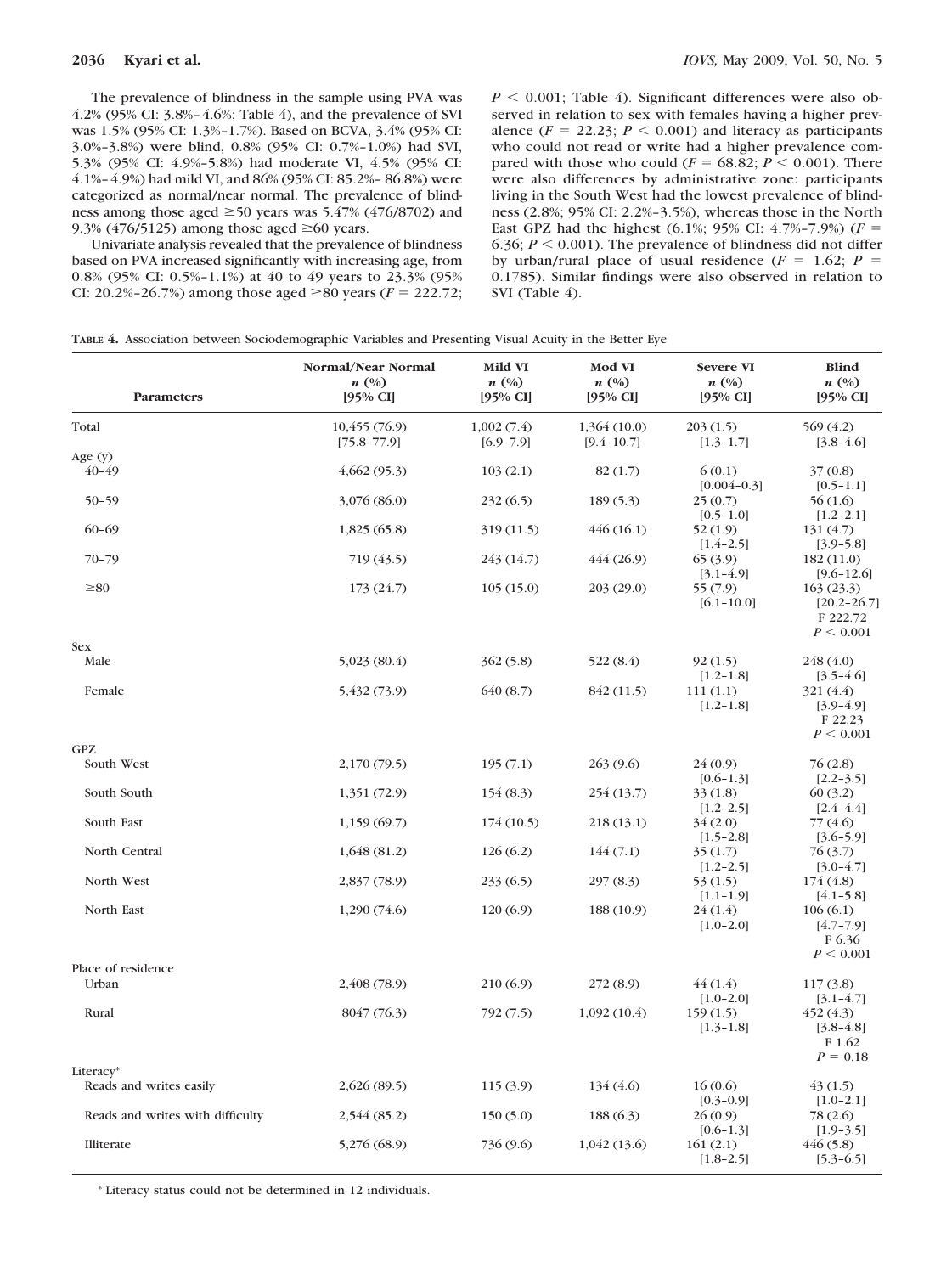|  |  |  |  | <b>TABLE 5. Risk Factors for Blindness</b> |
|--|--|--|--|--------------------------------------------|
|--|--|--|--|--------------------------------------------|

|                                  |                  | <b>Blindness</b>      |
|----------------------------------|------------------|-----------------------|
| <b>Risk Factors</b>              | $\boldsymbol{n}$ | Adjusted OR* (95% CI) |
| Age $(y)$                        |                  |                       |
| $40 - 59$                        | 93               | Reference             |
| $60 - 69$                        | 131              | $4.5(3.3-6.1)$        |
| $70 - 79$                        | 182              | $11.3(8.6-15.0)$      |
| $\geq 80$                        | 163              | 28.1 (20.7-38.1)      |
| <b>Sex</b>                       |                  |                       |
| Male                             | 248              | Reference             |
| Female                           | 321              | $1.3(1.1-1.6)$        |
| GPZ.                             |                  |                       |
| South West                       | 76               | Reference             |
| South South                      | 60               | $1.3(0.8-1.9)$        |
| South East                       | 77               | $1.5(1.1-2.1)$        |
| North Central                    | 76               | $1.6(1.1-2.3)$        |
| North West                       | 174              | $2.5(1.8-3.4)$        |
| North East                       | 106              | $3.2(2.2-4.7)$        |
| Place of residence               |                  |                       |
| Urban                            | 117              | Reference             |
| Rural                            | 452              | $1.0(0.8-1.4)$        |
| Literacy                         |                  |                       |
| Reads and writes easily          | 43               | Reference             |
| Reads and writes with difficulty | 78               | $1.7(1.1-2.6)$        |
| <b>Illiterate</b>                | 446              | $2.1(1.4-3.0)$        |

\* Adjusted for age and sex.

In multivariate analysis, age, sex, administrative zones, and literacy remained significantly associated with blindness after adjustment for age and sex (Table 5). Individuals aged  $\geq 80$ years had a 28 times higher risk (95% CI: 20.7–38.1) of being blind than the youngest participants had. The women had a 30% higher risk of blindness than the men (95% CI: 1.1–1.6), while people residing in the North East GPZ had a 3.2 (95% CI: 2.2– 4.7) times higher risk than those in the South West. Participants who could not read or write, had double the risk of being blind, compared with those who could read and write easily.

The magnitude of blindness among adults aged  $\geq 40$  years and for all ages was estimated (Table 6). Based on the survey findings, it is estimated that 1.13 million individuals aged  $\geq 40$ years are currently blind in Nigeria (95% CI: 1.03–1.25 million). The North West GPZ harbors the largest number of adults with blindness in Nigeria (28.6%) being the zone with the largest population (Fig. 1). It was also observed that 2.7 million adults aged  $\geq$  40 years had moderate VI and an additional 0.4 million adults had SVI. Thus, a total of 4.25 million adults aged  $\geq 40$ years in Nigeria suffer moderate or SVI or blindness (Table 6).



**FIGURE 1.** The estimated number of adults with blindness in different geopolitical zones in Nigeria. NW, North West; NE, North East; NC, North Central; SW, South West; SE, South East; and SS, South South.

#### **DISCUSSION**

National surveys in Africa have been undertaken in only a few countries, such as like Benin, Ethiopia, Gambia, and Tunisia. $28 - 31$ 

In the present survey, response rates were high in all GPZs, which means that the findings can be generalized to the country as a whole. The proportion of women aged  $\geq 40$  years in the sample (54%) was higher than the proportion of women for this age group, reported for all of Nigeria in 2005  $(50.04\%)$ .<sup>32</sup> There was a higher proportion of women than men aged 40 to 49 years in the examined population. The mean age of nonresponders and those who refused was lower than of those examined, perhaps because a larger proportion of the younger men were not available for examination, as they were working away from home.

The data presented in this article along with the data on the causes of blindness (which will be available in a subsequent paper) will allow policy makers and program planners in Nigeria to plan for control of blindness in a more effective manner and to monitor progress toward realization of the goals of VISION 2020: The Right to Sight. The Nigerian survey also provides valid population-based data to help the Ministries of Health and international nongovernment organizations in planning, implementing and monitoring eye care programs in similar geoeconomic areas of Africa and access to eye care services (West and Central Africa).

**TABLE 6.** Estimated Number of Visually Impaired and Blind Persons Aged  $\geq$  40 Years in the GPZs

|               | <b>Blindness</b> |                         |                     | <b>SVI</b>  |                         |                     | <b>Moderate VI</b> |                         |                     |  |
|---------------|------------------|-------------------------|---------------------|-------------|-------------------------|---------------------|--------------------|-------------------------|---------------------|--|
| <b>GPZ</b>    | Prev.<br>(0/0)   | <b>Estimated</b><br>No. | 95% CI              | Prev<br>(%) | <b>Estimated</b><br>No. | 95% CI              | Prev.<br>(0/0)     | <b>Estimated</b><br>No. | 95% CI              |  |
| North West    | 4.84             | 323,764                 | 270, 765 - 385, 756 | 1.48        | 98.618                  | 74.878-129.700      | 8.27               | 552,632                 | 483, 365 - 630, 447 |  |
| North East    | 6.14             | 221.993                 | 171.076-286.814     | 1.39        | 50,263                  | 34.721-72.698       | 10.89              | 393,725                 | 330, 577 - 466, 932 |  |
| North Central | 3.75             | 180,851                 | 142.916-228.376     | 1.72        | 83.287                  | 56.973-121.189      | 7.10               | 342.665                 | 278, 107-421, 023   |  |
| South West    | 2.79             | 150,930                 | 120.813-187.991     | 0.88        | 47,662                  | 31,422-72,054       | 9.64               | 522,300                 | 452, 371 - 601, 898 |  |
| South East    | 4.63             | 126,039                 | 98482-160.781       | 2.05        | 55,654                  | 39,991-77,262       | 13.12              | 356,839                 | 298.166-424.941     |  |
| South South   | 3.24             | 122,365                 | 89.515-166.943      | 1.78        | 67,301                  | 47, 213 - 95, 558   | 13.71              | 518.012                 | 444,931-600,543     |  |
| Nigeria       | 4.19             | 1,132,295               | 1,027,738-1,246,808 | 1.49        | 403,965                 | 351, 595 - 465, 187 | 10.04              | 2,714,324               | 2,542,299-2,896,598 |  |

Prev., prevalence.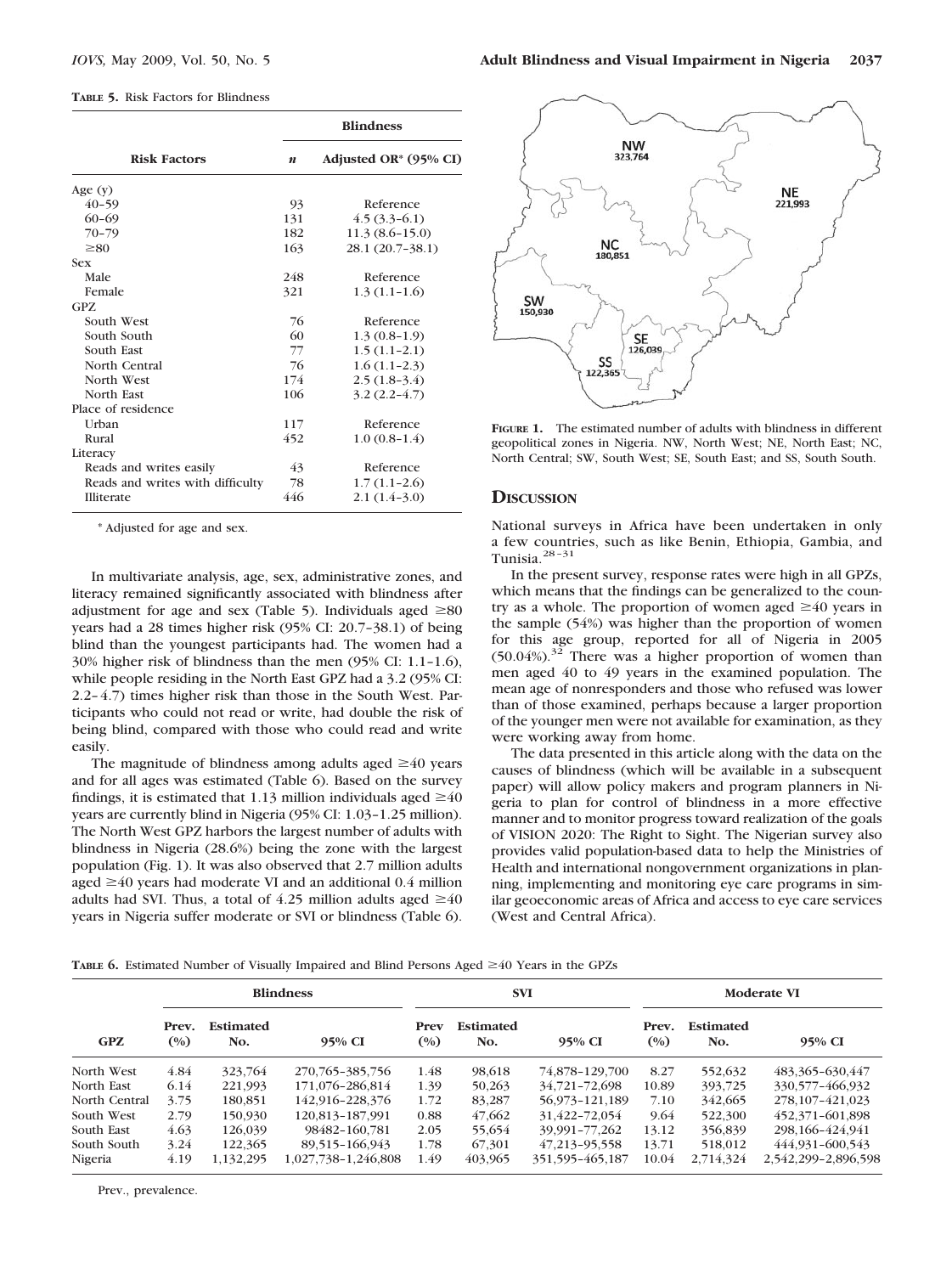The study showed that 4.25 million adults aged  $\geq 40$  years in Nigeria have moderate or SVI or blindness. The  $>1$  million adults with blindness in Nigeria are therefore in urgent need of attention, as are the additional 3 million with severe and moderate VI, who would benefit from eye care services. This million-plus pool of persons with blindness also impinges on national productivity, as it entails not only a loss of income of affected individuals but also lost wages and time of those caring for them. In a resource-constrained country like Nigeria, priorities should be set with specific attention paid to the older population, as an overwhelming proportion of blindness is concentrated among this segment of the population.

The WHO global data on blindness for 2002 categorized Nigeria along with a group of other countries in the region as having an estimated prevalence of blindness of 9% among those aged  $\geq$ 50 years and 1% for the population of all ages.<sup>1</sup> The present survey showed that the prevalence of blindness among those aged  $\geq 50$  years was 5.47% and therefore it may be necessary to revise the WHO estimates of blindness in Africa.

The detailed survey revealed a much higher prevalence of blindness than generally observed in Rapid Assessment of Avoidable Blindness (RAAB) surveys in other African countries (i.e., Western Rwanda,  $33$  Cameroon,  $34$  and Kenya<sup>35</sup>). However, a rapid assessment of cataract blindness, nearly a decade ago, in one State (Katsina)<sup>21</sup> in North Central Nigeria found that the prevalence of blindness among those aged  $\geq$  40 years was 8.2% which is higher than the prevalence among those of a similar age in the North Central GPZ (3.7%) in the present survey. The results of a recently concluded national survey in Ethiopia that included all age groups showed that the prevalence of blindness among those aged  $\geq$  60 years was 14.8%.<sup>31</sup> This was much higher than the prevalence among persons of a comparable age group in Nigeria in the present survey, where it was 9.3%.

The prevalence of blindness among adults in Nigeria (4.2%  $\geq$ 40 years; 6.5%  $\geq$ 50 years) is lower than in Pakistan (5.1%) aged  $\geq$  40 years; 7%  $\geq$  50 years),<sup>25</sup> higher than in Bangladesh  $(2.3\% \ge 40 \text{ years}; 3.9\% \ge 50 \text{ years})$ ,<sup>26</sup> and similar to that in India  $(5.34\% \ge 50 \text{ years})$ .<sup>27</sup> The surveys in these three highly populous Asian countries used detailed methodology similar to that used in Nigeria, and therefore comparisons may be more appropriate. Differences in prevalence of blindness between the different countries in Africa and Asia could be due to differences in the causes of blindness, access to eye care services, or differences in life expectancy.

Data from the present survey are the first step in the planning process and information on the causes of blindness and VI are needed to prepare concrete strategies for the elimination of avoidable blindness in Nigeria. Strategic planning should be decentralized, as there are significant differences across the GPZs in Nigeria.

#### *References*

- 1. Resnikoff S, Pascolini D, Etya'ale D, et al. Global data on visual impairment in the year 2002. *Bull World Health Org.* 2004;82: 844 – 851.
- 2. Federal Republic of Nigeria: 2006 population census. Available at http://www.nigerianstat.gov.ng/Connections/Pop2006.pdf. Accessed on September 22, 2008.
- 3. World Bank Nigeria: Country Brief. http://web.worldbank.org/ WBSITE/EXTERNAL/COUNTRIES/AFRICAEXT/NIGERIAEXTN/ 0,,menuPK:368906~pagePK:141132~piPK:141107~theSitePK: 368896,00.html. Accessed March 13, 2009.
- 4. Dawodu OA, Osahon AI, Emifoniye E. Prevalence and causes of blindness in Otibhor Okhae Teaching Hospital, Irrua, Edo State, Nigeria*. Ophthalmic Epidemiol.* 2003;10:323–330.
- 5. Oluleye TS, Ajaiyeoba AI, Akinwale MO, Olusanya BA. Causes of blindness in Southwestern Nigeria: a general hospital clinic study. *Eur J Ophthalmol.* 2006;16:604 – 607.
- 6. Abiose A, Murdoch I, Babalola O, et al. Distribution and aetiology of blindness and visual impairment in mesoendemic onchocercal communities, Kaduna State, Nigeria*. Br J Ophthalmol.* 1994;78:8 – 13.
- 7. Umeh RE, Chijioke CP, Okonkwo PO. Eye disease in an onchocerciasis-endemic area of the forest-savannah mosaic region of Nigeria. *Bull World Health Organ.* 1996;74:95–100.
- 8. Mpyet C, Solomon AW. Prevalence and causes of blindness and low vision in leprosy villages of north eastern Nigeria. *Br J Ophthalmol.* 2005;89:417– 419.
- 9. Onakpoya OH, Adeoye AO, Akinsola FB, Adegbehingbe BO. Prevalence of blindness and visual impairment in Atakunmosa West Local Government area of south-western Nigeria. *Tanzan Health Res Bull.* 2007;9:126 –131.
- 10. Adegbehingbe BO, Majengbasan TO. Ocular health status of rural dwellers in south-western Nigeria. *Aust J Rural Health.* 2007;15: 269 –272.
- 11. Adegbehingbe BO, Fajemilehin BR, Ojofeitimi EO, Bisiriyu LA. Blindness and visual impairment among the elderly in Ife-Ijesha zone of Osun State, Nigeria. *Indian J Ophthalmol.* 2006;54:59 –62.
- 12. Patrick-Ferife G, Ashaye AO, Qureshi BM. Blindness and low vision in adults in Ozoro, a rural community in Delta State, Nigeria. *Niger J Med.* 2005;14:390 –395.
- 13. Adeoti CO. Prevalence and causes of blindness in a tropical African population. *West Afr J Med.* 2004;23:249 –252.
- 14. Ezepue UF. Magnitude and causes of blindness and low vision in Anambra State of Nigeria (results of 1992 point prevalence survey). *Public Health.* 1997;111:305–309.
- 15. Adeoye A. Survey of blindness in rural communities of southwestern Nigeria. *Trop Med Int Health.* 1996;1:672– 676.
- 16. Nwosu SN. Blindness and visual impairment in Anambra State, Nigeria*. Trop Geogr Med.* 1994;46:346 –349.
- 17. Nigerian National Bureau of Statistics, Poverty Profile 2006. Available at http://www.nigerianstat.gov.ng/nlss/2006/survey0/ outputInformation/prereport.pdf. Accessed March 13, 2009.
- 18. Dineen B, Gilbert CE, Rabiu MM, et al. The Nigeria National Blindness and Visual Impairment Survey: rationale, objectives and detailed methodology. *BMC Ophthalmology.* 2008;8:17.
- 19. Bourne RA, Dineen B, Modasser Ali S, Noorul Haq DM, Johnson GJ. The National Blindness and Low Vision Prevalence Survey of Bangladesh: research design, eye examination methodology and results of the pilot survey. *Ophthalmic Epidemiol.* 2002;9:119 –132.
- 20. Bourne RA, Dineen B, Jadoon Z, et al. The Pakistan National Eye Survey Study Group. The Pakistan National Blindness and Visual Impairment Survey: research design, eye examination methodology and results of the pilot study. *Ophthalmic Epidemiology.* 2005;12:321–333.
- 21. Rabiu MM. Cataract blindness and barriers to uptake of cataract surgery in a rural community of northern Nigeria. *Br J Ophthalmol.* 2001;85:776 –780.
- 22. Rosser DA, Laidlaw DA, Murdoch IE. The development of a "reduced logMAR" visual acuity chart for use in routine clinical practice. *Br J Ophthalmol.* 2001;85:432– 436.
- 23. Bourne RR, Rosser DA, Sukudom P, et al. Evaluating a new logMAR chart designed to improve visual acuity assessment in population based surveys. *Eye.* 2003;17:754 –758.
- 24. http://www.who.int/blindness/Change%20the%20Definition %20of%20Blindness.pdf. Accessed March 13, 2009.
- 25. Jadoon MZ, Dineen B, Bourne RRA, et al. Prevalence of blindness and visual impairment in Pakistan: The Pakistan National Blindness and Visual Impairment Survey. *Invest Ophthalmol Vis Sci.* 2006; 47:4749 – 4755.
- 26. Dineen BP, Bourne RRA, Ali SM, Huq DMN, Johnson GJ. Prevalence and causes of blindness and visual impairment in Bangladeshi adults: results of the National Blindness and Low Vision Survey of Bangladesh. *Br J Ophthalmol.* 2003;87:820 – 828.
- 27. Murthy GVS, Gupta SK, Bachani D, Jose R, John N. Current estimates of blindness in India. *Br J Ophthalmol.* 2005;89:257–260.